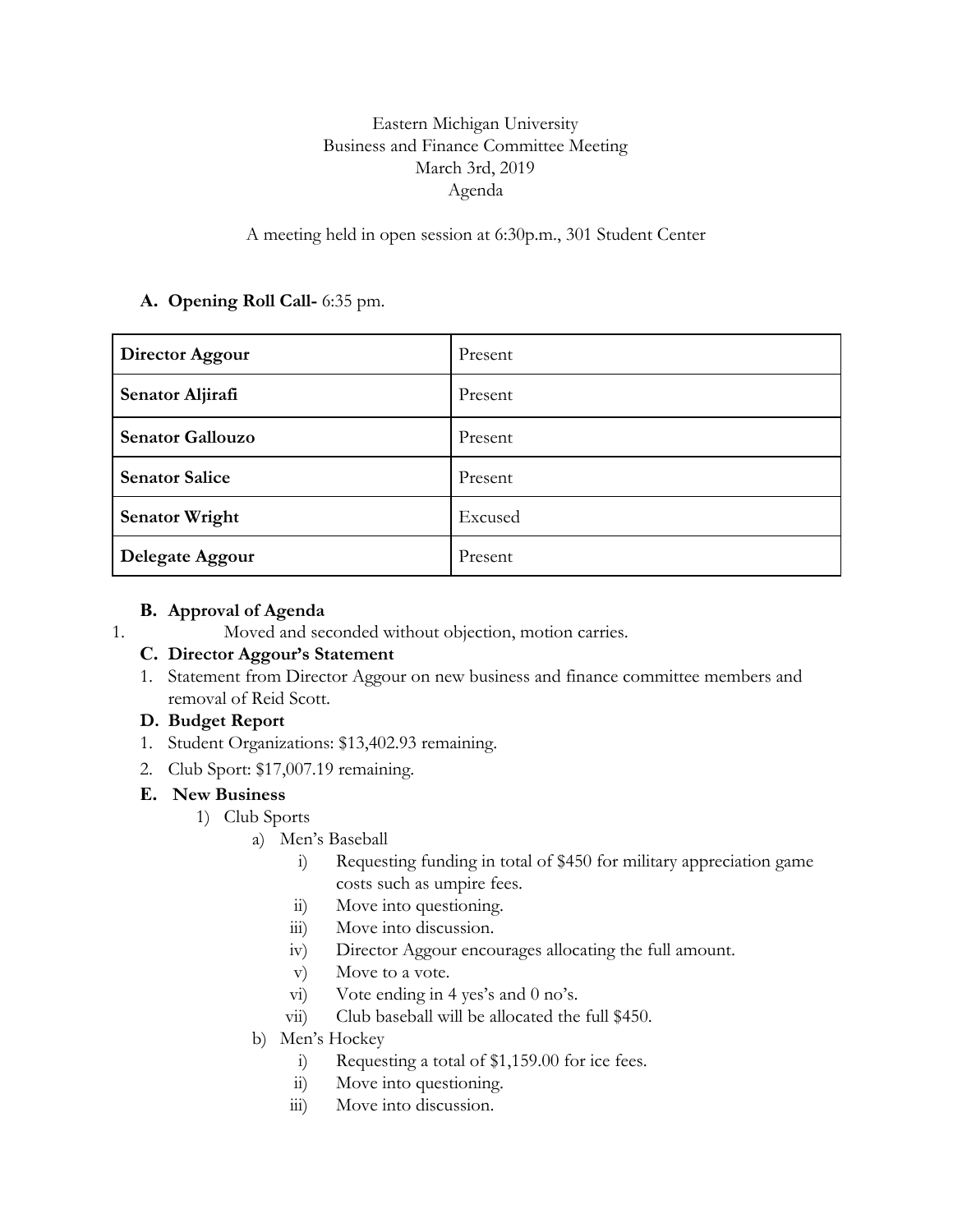- iv) Move to a vote.
- v) Vote ending in 4 yes's and 0 no's.
- vi) Club hockey will be allocated the full \$1,159.
- c) Men's Lacrosse
	- i) Requesting a total of \$3,150 for practice field usage at High Velocity sports.
	- ii) Move into questioning.
	- iii) Move into discussion.
	- iv) Senator Galluzzo makes a motion to amend the amount to \$1,077.87, the 7% of the budget.
	- v) Move to a vote.
	- vi) Vote ending in 4 yes's and 0 no's.
	- vii) Club lacrosse will be allocated \$1,077.87
- 2) Student Organization
	- a) LSA
		- i) Requesting funding in total of \$634.82 for Quincenera event.
		- ii) Move into questioning.
		- iii) Move into discussion.
		- iv) Senator Galluzzo makes a motion to amend the amount to \$400, motion passes.
		- v) Move to a vote.
		- vi) Vote ending in 4 yes's and 0 no's.
		- vii) LSA will be allocated \$400.
	- b) Women in Economics
		- i) Requesting funding totaling \$551.25 for an alumni panel event, funding will be used for catering.
		- ii) Move into questioning.
		- iii) Move into discussion.
		- iv) Senator Galluzzo motions to amend the amount to \$441, motion passes.
		- v) Move to a vote.
		- vi) Vote ending in 3 yes's and 0 no's with Senator Salice abstaining.
		- vii) Women in Economics will be allocated \$441.
	- c) German Club
		- i) Requesting funding in total of \$50.
		- ii) Move into questioning.
		- iii) Move into discussion.
		- iv) Senator Galluzzo motions to amend the amount to \$75, motion carries.
		- v) Move to a vote.
		- vi) Vote ending 4 yes's and 0 no's.
		- vii) German club will be allocated \$75.
	- d) NAACP
		- i) Requesting funding in total of \$1,064.33 for celebration of black women event, covering stage costs, food costs and venue rental.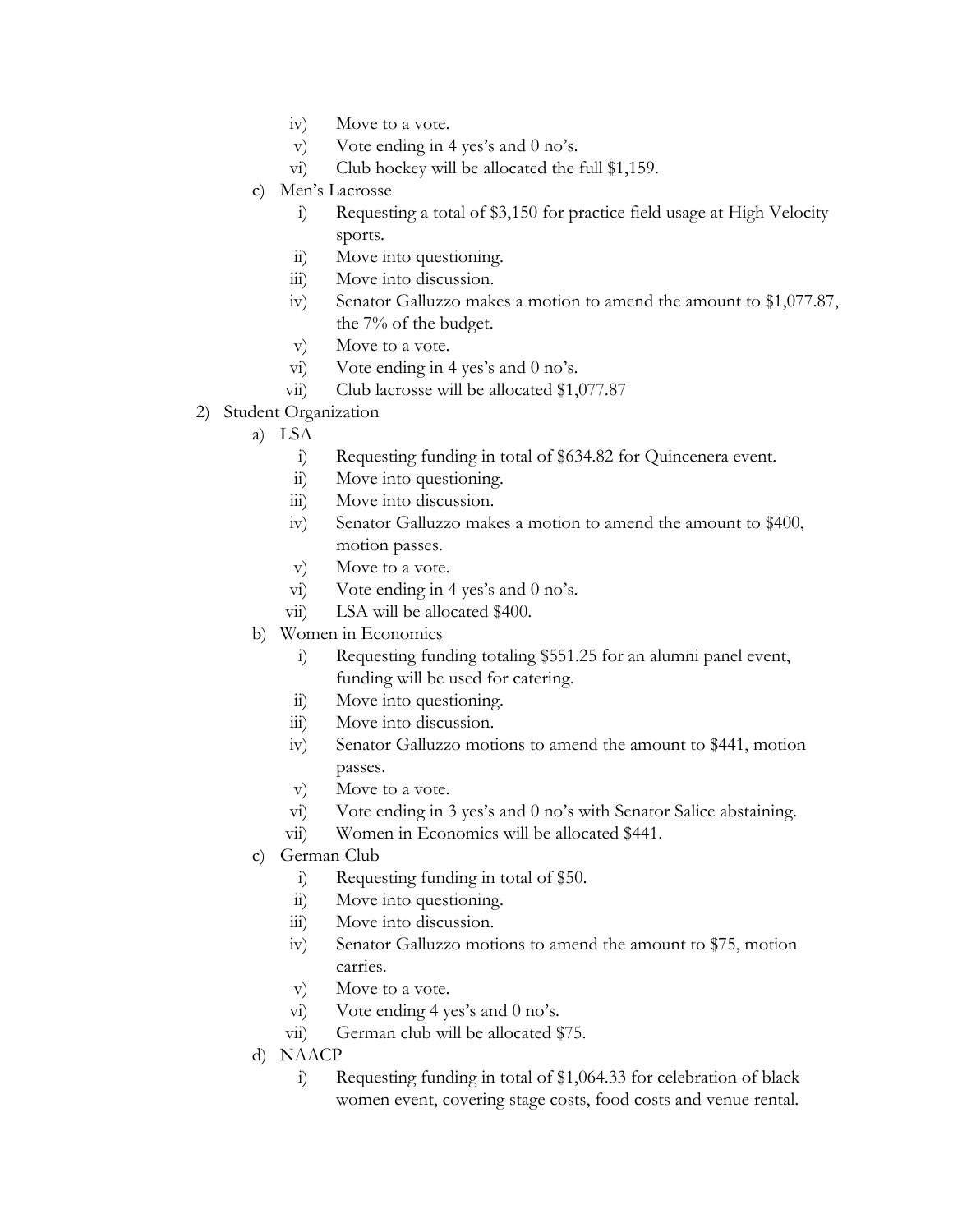- ii) Move into questioning.
- iii) Move into discussion.
- iv) Senator Galluzzo motions to amend the amount to \$571.86 , motion carries.
- v) Move to a vote.
- vi) Vote ending in 4 yes's and 0 no's.
- vii) NAACP will be allocated \$571.86.
- e) AMPlifying The Arts
	- i) Event 1: Requesting funding in total of \$277 for the Tim Jennings of the Shaw Festival.
	- ii) Move into questioning.
	- iii) Move into discussion.
	- iv) Move to a vote.
	- v) Vote ending in 4 yes's and 0 no's.
	- vi) AMPlifying the arts will be allocated \$277 for their first event.
	- vii) Event 2: Requesting funding in total of \$185 for their Java Jam event.
	- viii) Move into questioning.
	- ix) Move into discussion.
	- x) Senator Galluzzo makes a motion to amend the amount to \$315, motion carries.
	- xi) Senator Salice makes a motion to amend the amount to \$157.50, motion carries.
	- xii) Move to a vote.
	- $xiii)$  Vote ending in 4 yes's and 0 no's.
	- xiv) AMPlifying the arts will be allocated \$157.50 for their Java Jam event.
- f) Alpha Phi Alpha Fraternity
	- i) Requesting funding in total of \$2,150 for their Miss Black and Gold Scholarship Competition.
	- ii) Move into questioning.
	- iii) Move into discussion.
	- iv) Senator makes a motion to amend the amount to \$1,200 , motion carries.
	- v) Move to a vote.
	- vi) Vote ending in 4 yes's and 0 no's.
	- vii) Alpha Phi Alpha Fraternity will be allocated \$1,200.
- g) NAPS
	- i) Requesting funding in total of \$700 for their NAPS hair show event.
	- ii) Move into questioning.
	- iii) Move into discussion.
	- iv) Senator motions to amend the amount to \$406, motion carries.
	- v) Move to a vote.
	- vi) Vote ending in 4 yes's and 0 no's.
	- vii) NAPS will be allocated \$406.
- h) ASA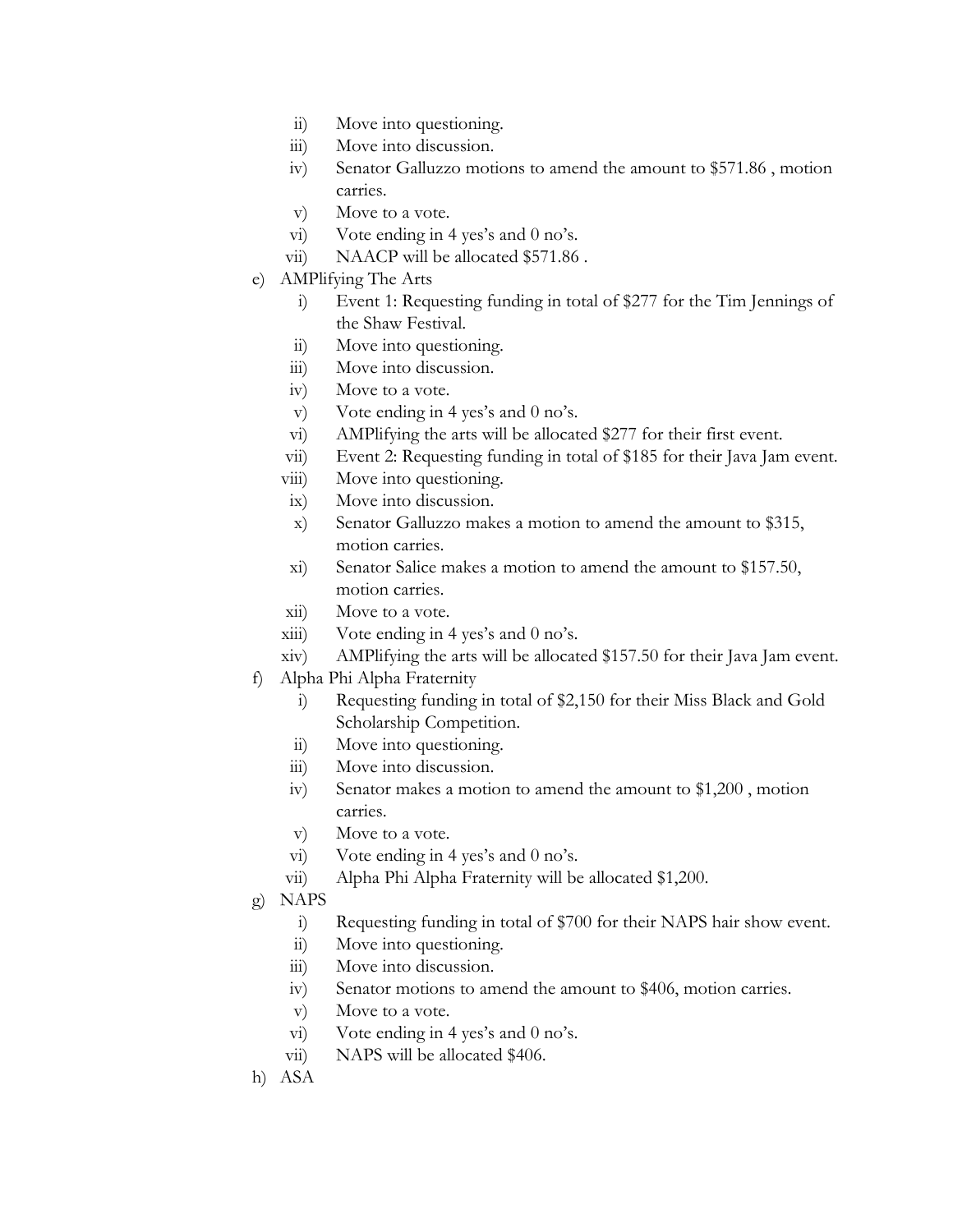- i) Requesting funding in total of \$1,000 for their Afro-Fusion showcase event.
- ii) Move into questioning.
- iii) Move into discussion.
- iv) Senator Salice makes a motion to amend the amount to \$500, motion carries.
- v) Move to a vote.
- vi) Vote ending in 4 yes's and 0 no's.
- vii) ASA will be allocated \$500.
- i) Kings of Color
	- i) Event 1: Requesting funding in total of \$1,000 for their Scholarship Ball event.
	- ii) Move into questioning.
	- iii) Move into discussion.
	- iv) Director Aggour notes that the SG bylaws can not allocate for giveaways at events, meaning they can only support a maximum of \$500.
	- v) Senator motions to amend the amount to \$175.
	- vi) Move to a vote.
	- vii) Vote ending in 4 yes's and 0 no's.
	- viii) Kings of Color will be allocated \$175 for their Scholarship Ball event.
	- ix) Event 2: Requesting funding in total of \$250 for Family Feud event.
	- x) Move into questioning.
	- xi) Move into discussion.
	- xii) Senator Galluzzo makes a motion to amend the amount to \$100, motion carries.
	- xiii) Move to a vote.
	- xiv) Vote ending in 4 yes's and 0 no's.
	- xv) Kings of Color will be allocated \$100 for their Family Feud event.
- j) Black Media Association
	- i) Requesting funding in total of \$357.74 for their BMA success summit.
	- ii) Move into questioning.
	- iii) Move into discussion.
	- iv) Senator Salice makes a motion to amend the amount to \$100, motion carries.
	- v) Move to a vote.
	- vi) Vote ending in 4 yes's and 0 no's.
	- vii) BMA will be allocated \$100.
- 3) Resolution 106-22
- 1. Director Aggour speaks on behalf of his resolution to allocate funds from a previous allocating meeting that did not go through for Ultimate Frisbee.
- 2. Move into discussion.
- 3. Move to a vote.
- 4. Vote ending in 4 yes's and 0 no's.